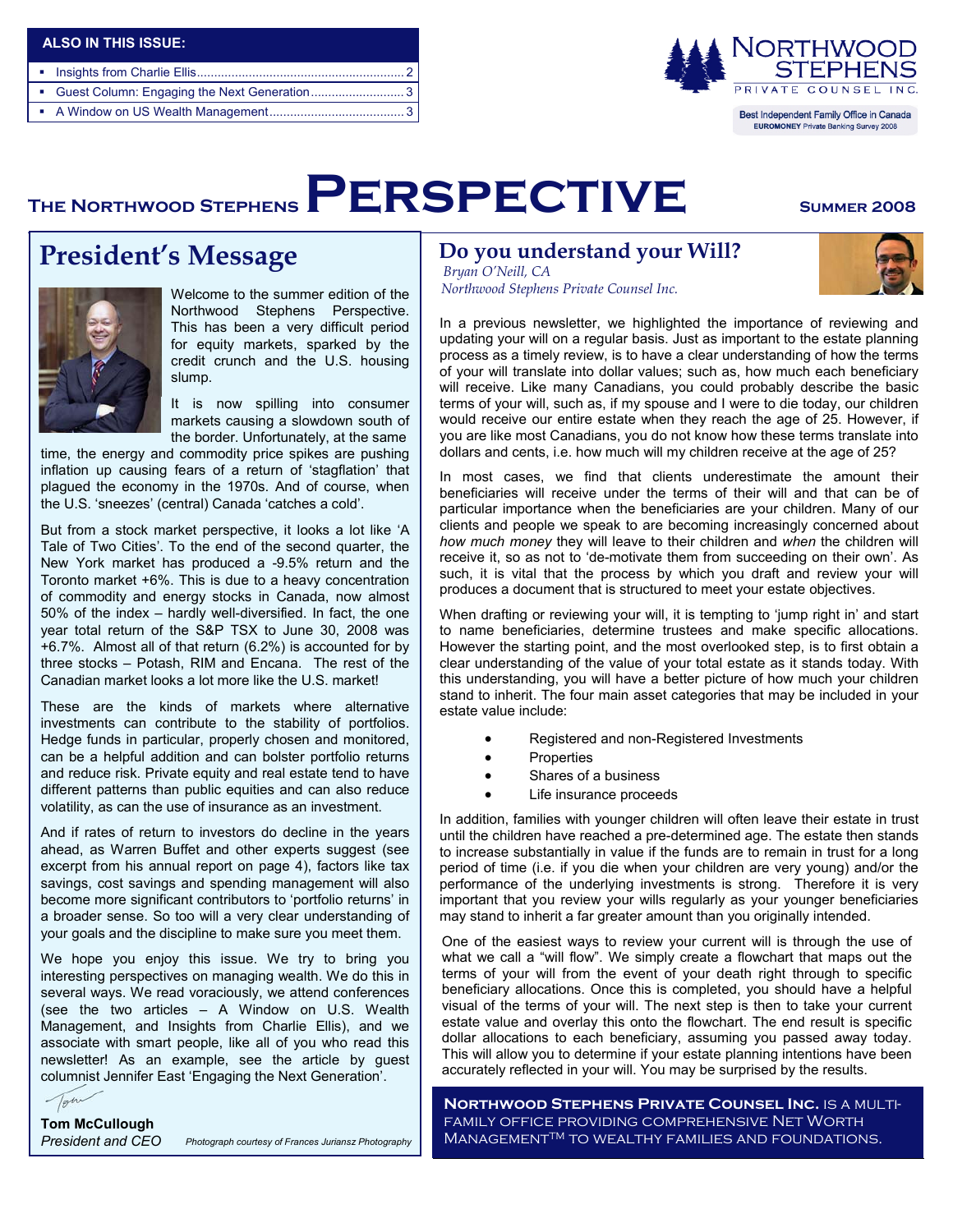### **Insights from Yale's Charlie Ellis**

*Scott Hayman, CA, CFP* 

*EVP and Head of Client Service, Northwood Stephens Private Counsel Inc.* 

At the last two conferences I attended, I was fortunate enough to have heard Charlie Ellis, Chairman of the Investment Committee at Yale University, speak about recruiting the right asset manager.

Mr. Ellis is very quick to say that his experience as Yale would be very difficult to duplicate elsewhere for a number of reasons, not the least of which is that the Yale management team has worked together for 25 years. As well, their average manager relationship is 17 years and most managers they use are closed to new relationships.

Mr. Ellis also says that most people have a misunderstanding of what the Yale endowment does. What they actually do is focus on six major themes and use about 100 investment managers at any one time. The six areas they focus on are:

- - Absolute Return Venture Capital
- 
- **Private Equity •** International Markets
	-
	- Real Estate  **Emerging Markets**

He also believes that being a "preferred client" of managers not accepting new investments has added 1.5%-1.75% of annual return to their results, which is something that investors cannot duplicate.

Despite these limitations for most other investors, I believe there are several insights he spoke about that can be very helpful. Below is my summary of his four key conclusions and recommendations.

### **1. Find an investment manager who understands the client and their real interests**

While he admits this is a "motherhood" statement, the best investment professionals spend a lot of time understanding clients and do more than just pay lip service.

- Determine a strategy to achieve goals that is, in Yale's case, right for the fund, right for the committee and right for the long term
- Do no harm this really means that you have to avoid losing money at all costs
- More is better this relates to returns and therefore an equity dominance in your portfolio

### **2. Beware of large institutions**

- Size is a burden  $-$  the larger the organization, the less flexible they are likely to be
- Staff turnover large organizations tend to move people around to other jobs
- Business focus usually trumps professionalism the bottom line is very important and a profession will suffer within this environment
- Lack of focus because they are so big, large organizations offer many choices, which isn't always a good thing

Misalignment of interests with investors—the more they charge, the more they make — fees are a big issues for investor returns.

This doesn't mean that you can't use large institutions for certain things but, Mr. Ellis wants investors to be sure to understand the service they are buying and if the above factors are positives or negatives for that service.

**3. Find an investment manager that is a professional…..not a business that has investment professionals** 

He defined a professional and professional firms using the following parameters:

- They focus on client needs as their mission
- Service is valued more highly than profit
- They operate under a code of conduct
- They protect lay people
- They demonstrate commitment to continuous learning
- They express deep satisfaction and passion in their professional activities

His view on a business, on the other hand, is that it is primarily profit focused. He believes that for investors to be well served, professionals can and should be paid well, and are fully entitled to profits, but not at the expense of the above attributes. Mr. Ellis's primary question is, "Does the investment manager have character and integrity and do they take their role seriously?" Mr. Ellis believes that years ago, the investment management industry used to be a profession, but it is now primarily a business.

### **4. Have a clear game plan yourself, as an investor**

At Yale, Mr. Ellis says they have what they call "True Blue" (Yale's colour) attributes that they follow religiously:

- Focus on defense—don't make mistakes
- Use a combination of academic and street resources
- It's all about people—great people
- Maintain long-term relationships
- Use rational innovation
- Have an equity dominance
- Be mission driven
- Everyone must have character
- Everyone must have integrity
- Develop manager relationships

While implementing all of his suggestions is, in his words, "impossible", there are a number of very important messages in his comments that can be adapted to individual investors. And we could all do a lot worse than having a mentor like Charlie Ellis.

## **Northwood adds TD Capital Private Equity as Private Equity Manager**

Northwood has recently added a proven private equity fund of funds manager to our investment platform, increasing investment options and diversification for clients. With a strong management team and almost a 40 year track record in the private equity market, TD offers a unique way to access many of the world's premier private equity firms. In fact, the Canada Pension Plan (CPPIB) outsourced a portion of their private equity program to TD in 2005. Northwood is the only external private client firm with access to TD's world class offering.

Some of Northwood's clients have begun subscribing to TD's private equity fund of funds and will invest alongside some of the top institutional and high net worth investors from across Canada.

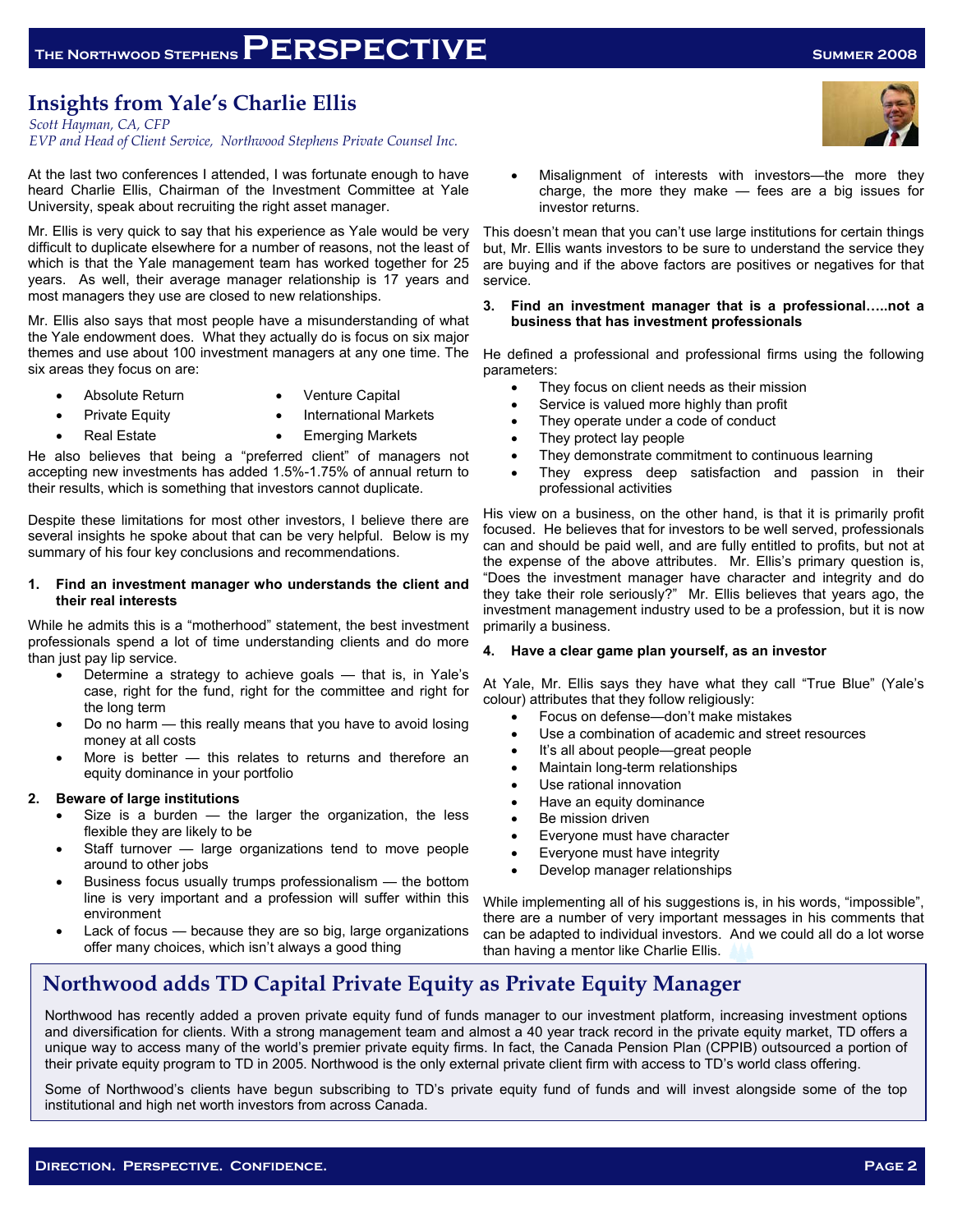### **Guest Column: Engaging the Next Generation**

*Jennifer East, President ONIDA Coaching + Consulting Inc* 

In today's competitive global marketplace, families wishing to sustain themselves over many generations must invest considerable time and energy into developing the next generation. Only the careful preparation of young leaders will prevent successful family enterprises and families of wealth from fulfilling the age-old prophecy of "shirtsleeves to shirtsleeves in three generations".

The next generation in business and financial families must understand how to balance the responsibilities and opportunities of their family's legacy. Managing the complexity requires knowledge, skills and experience. Most importantly, the next generation must become engaged in planning for their own future in order to lead fulfilled, productive and happy lives. Responsible shareholders, inheritors, philanthropists and business leaders will each have a unique vision for their future. Empowering them to follow their dreams, design a plan to achieve them and learn how to work together with other members of their generation is an essential starting point.

How do parents and family advisors begin such a journey with the next generation? Here are five tips to get started:

### **1. What are My Dreams?**

Next generation family members in financial and business families must be encouraged to explore their own dreams and desires. Too often, young leaders are directed into the family enterprise at a young age, or become dependent on family wealth without a clear direction for their future. The greatest gift a parent can give their children is the opportunity to determine what unique contribution they will make to the world. This can be challenging for children raised by successful, prominent people. How will they measure up? What is their vision for themselves? Is there space for them to explore their dreams within the powerful culture of the family?

#### **2. Where am I Today?**

Children raised in families where wealth, position in society or a family business provides them with an automatic status often don't know where they stand. It can be difficult for them to have a clear understanding of their strengths and gaps, let alone what they need to learn in order to achieve their goals. This is especially true in family firms, where next generation leaders rarely get objective feedback about their performance. Empowering young leaders by increasing their level of self-awareness and providing them with objective feedback about their abilities gives the next generation a realistic picture of who they are and where they can grow and develop.

### **A Window on US Wealth Management**

*Tom McCullough, MBA, CIM, FCSI, Ch.P.* 

*President and Chief Executive Officer, Northwood Stephens Private Counsel Inc.* 

Last month, I was in Palm Springs, California for a conference on Private Wealth. The attendees and presenters of this particular conference were primarily Americans so it was an interesting window on what families of wealth are doing throughout the U.S.

Here is a summary of the main three observations and ideas:

#### **1. Alternative investments are a large part of the portfolio**

Alternatives comprise 30-40% of the typical wealthy American family's portfolio. By alternatives, I mean hedge funds, private equity, investment real estate, structured products and real assets/ commodities. That is a far cry from the Canadian experience where the average would struggle to get above 5%. Even Canadian

#### **3. What is My Development Plan?**

Once the next generation has identified their goals and developed a clear sense of what they must do to achieve them, the next step involves creating a learning development plan. What are their learning objectives? What learning activities and education will they pursue in order to meet those objectives? Investing time and energy into a clear strategy for learning and growth significantly improves the chances of success. It enables both generations to know where the next generation is headed, and how to measure progress along the way.

### **4. It's My Life**

Next generation family members who have been empowered to set goals, learn about their strengths and gaps and develop a learning plan are much more likely to follow through with their development than those without a plan. More importantly, when the next generation is engaged in setting a course for their own life, rather than following a path set out by parents or advisors, they take ownership of their own development. This requires parents to provide true autonomy to their kids, to trust in the process, accept the path chosen by the next generation and support them throughout their development.

#### **5. How Can I Stay on Track?**

How will the next generation ensure they meet their learning objectives? What happens when circumstances change and they need to shift their focus? Who will support them and hold them accountable? Throughout the development process, it's important to have a structure in place to keep the process moving. This can be a peer group, parent, existing family advisor or someone dedicated to developing the next generation, like a coach or facilitator. This is especially important when there are several siblings or cousins who will become joint shareholders, inheritors or business leaders. Their development must be coordinated, and should focus on building a sense of team between members of the next generation.

Families who invest time, effort and money into the next generation are laying the groundwork for a sustainable future for generations to come. Next generation leaders who pursue a development process will have clearly defined life goals, plans to make them happen and are much more likely to become both independent and informed family members. In addition, individuals and next generation teams can better manage the risks and opportunities of their family's legacy. Most importantly, the next generation will build a shared vision for the contribution they wish to make, both as individuals and as the future leadership team of the family.



institutions and endowments are well behind their peers in the U.S. on inclusion of alternatives in their portfolios. There are several reasons for this. Historically, the U.S. has tended to lead Canada in acceptance of new products by five or more years. Also, the performance of the U.S. traditional asset classes (stocks and bonds) have trailed Canada in the past half decade, driving U.S. investors to embrace alternative solutions. The other key reasons cited for the inclusion of alternatives in client portfolios are the benefits of diversification, since they are often uncorrelated with traditional asset classes, and the attractiveness of promised predictable, absolute, positive return (vs. relative performance) in declining markets.